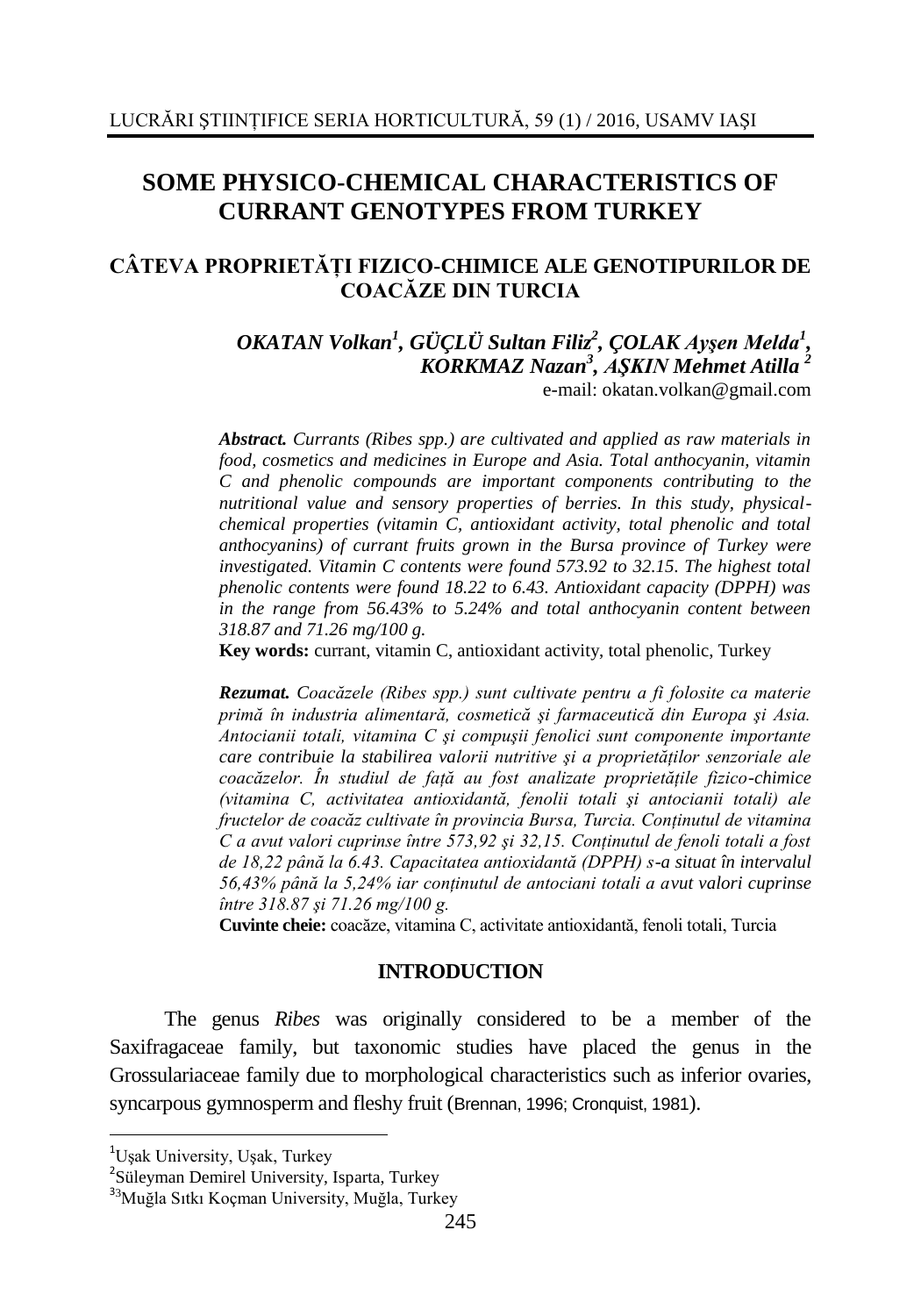## LUCRĂRI ŞTIINŢIFICE SERIA HORTICULTURĂ, 59 (1) / 2016, USAMV IAŞI

The currant is an important fruit crop cultivated in Europe. Presently, it is also commercially produced in moderate temperate regions encompassing many countries of the world (Brennan, 1996). Currant is mainly cultivated for juice and beverage production and for processing into jams, jellies, yoghurts, teas and functional food products, but to some extent is sold as fresh fruit (Hummer and Barney, 2002).

The word 'currant' is derived from the ancient Greek word for the city Corinth, and was first used to describe grapes cultivated in that region. Earlier English references described the cultivated species of Ribes with word variations such as 'corinthes', 'corans', 'currants' and 'bastarde corinthes' (Hedrick, 1925).

Industrially, the fruits of black currant are considered a natural high value raw material and a source of many essential nutritional components. The fruits are characterised by good organoleptic properties, i.e. rich flavour, taste and intense colour, and are therefore of use in diverse food applications. The processed products include jams, jellies, purees, pie fillings, ice creams, flavoured waters, sweets, toppings for desserts and perfumes (Hummer and Dale, 2010). The fruits are also eaten fresh and this market is steadily increasing with the development of dessert-quality fruits with high soluble solid content (Pluta *et al.,* 2012).

The objective of the present study is to determine the content and composition of currant fruit (vitamin C, antioxidant activitiy, total phenolic and total anthocyanins) in two currant varieties (Goliath and Red Lake). The results obtained were compared with those of two currant varieties.

## **MATERIAL AND METHOD**

### **Fruit material**

Two currant varieties were harvested in region of Kestel, Bursa, Turkey, in July 2015 years, and the harvested fruits were then transported to the laboratory for analysis. ANOVA indicated that the genotype had a major influence on all parameters under evaluation (p<0.01).

### **Determination of total phenolics**

Total phenolic content were determined with Folin-Ciocalteu assay (Singleton and Rossi, 1965). For this, flesh+peels (10 g) were centrifuged at 6000 rpm after homogenized in 40 ml ethanol solution. After, diluted (1/10) 1000 μl Folin-Ciocalteu and 800 μl Na2CO3 solution was added upon supernatant. After a 2-h incubation period, the samples were read at 750 nanometer wavelength in spectrophotometer. Water-ethanol mixture was used as blank. Gallic acid is used as a standard in the calculation.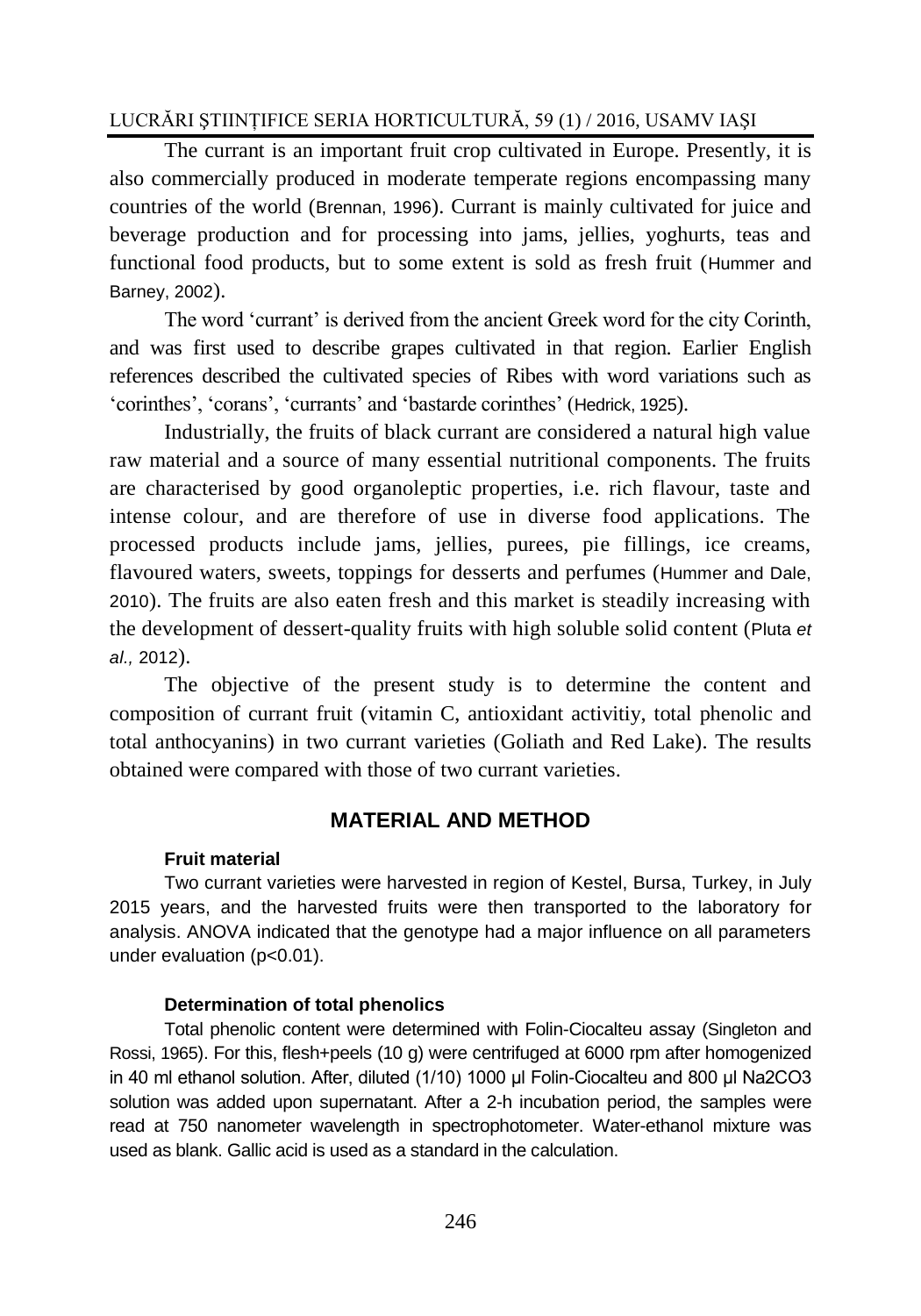#### **Determination of total anthocyanins**

For total anthocyanin analysis, 10 g flesh+peels were homogenized in methanol solution that 1% HCL included. Samples were filtered with filter paper after a night standing. Supernatant were incubated in tampon solution (pH 1.0 and pH 4.5). Samples were read against the blank at 530 and 700 nanometer wavelengths (Giusti and Wrolstad, 2001).

#### **Determination of vitamin C**

For vitamin C analysis, pureeing and filtering obtained fruit juice samples. The samples were homogenized by centrifuge and 400 μL oxalic acid (0.4%) and 4.5 ml 2,6- diklorofenolindofenol solution were added upon supernatant. Data were read against the blank at 520 nanometer wavelength in spectrophotometer.

#### **Determination of total antioxidant activity**

In the 1,1-diphenyl-2-picrylhydrazyl (DPPH°) assay, antioxidants were capable to reduce the stable radical DPPHº to the yellow coloured diphenylpicrylhydrazine (DPPH-H). The test is based on the reduction of an alcoholic solution of DPPH° in the presence of a hydrogen donating antioxidant due to the formation of the non-radical form DPPH-H (Gulcin, 2007). The DPPH° radical-scavenging activity of the peach fruit extracts was estimated as described by Blois (Blois, 1958). Briefly, 0.1 mL of each sample extract was mixed with 0.9 mL of 0.04 mg/mL methanolic solution of DPPH°. The mixtures were left for 20 min at room temperature and its absorbance then measured at 517 nm against a blank. All measurements were carried out in triplicate. The percentage of DPPH radical-scavenging activity was calculated using the following equation:

% DPPH radical-scavending = 
$$
[(Ac - As)] \times 100
$$

where Ac was the absorbance of the negative control (contained extraction solvent instead of the sample), and As was the absorbance of the samples.

## **RESULTS AND DISCUSSIONS**

Table 1 shows the results of vitamin C, antioxidant activitiy, total phenolic and total anthocyanins composition two currant varieties (Goliath and Red Lake) collected from Kestel district in Bursa province.

Vitamin C value in currant varieties were between 32.15-573.92. In the earlier work conducted on the Belgrade of Serbia, reported Vitamin C contents of currant varied from 45.8 to 172.2 mg GAE/g FW. Earlier reports had shown that the Vitamin C contents of currant varieties was between 19–642 GAE mg/g (Milivojević *et. al.*, 2010; Ciornea *et. al.,* 2009; Pantelidis *et. al.,* 2007; Aneta *et. al.*, 2013; Djordjević *et. al.,* 2014).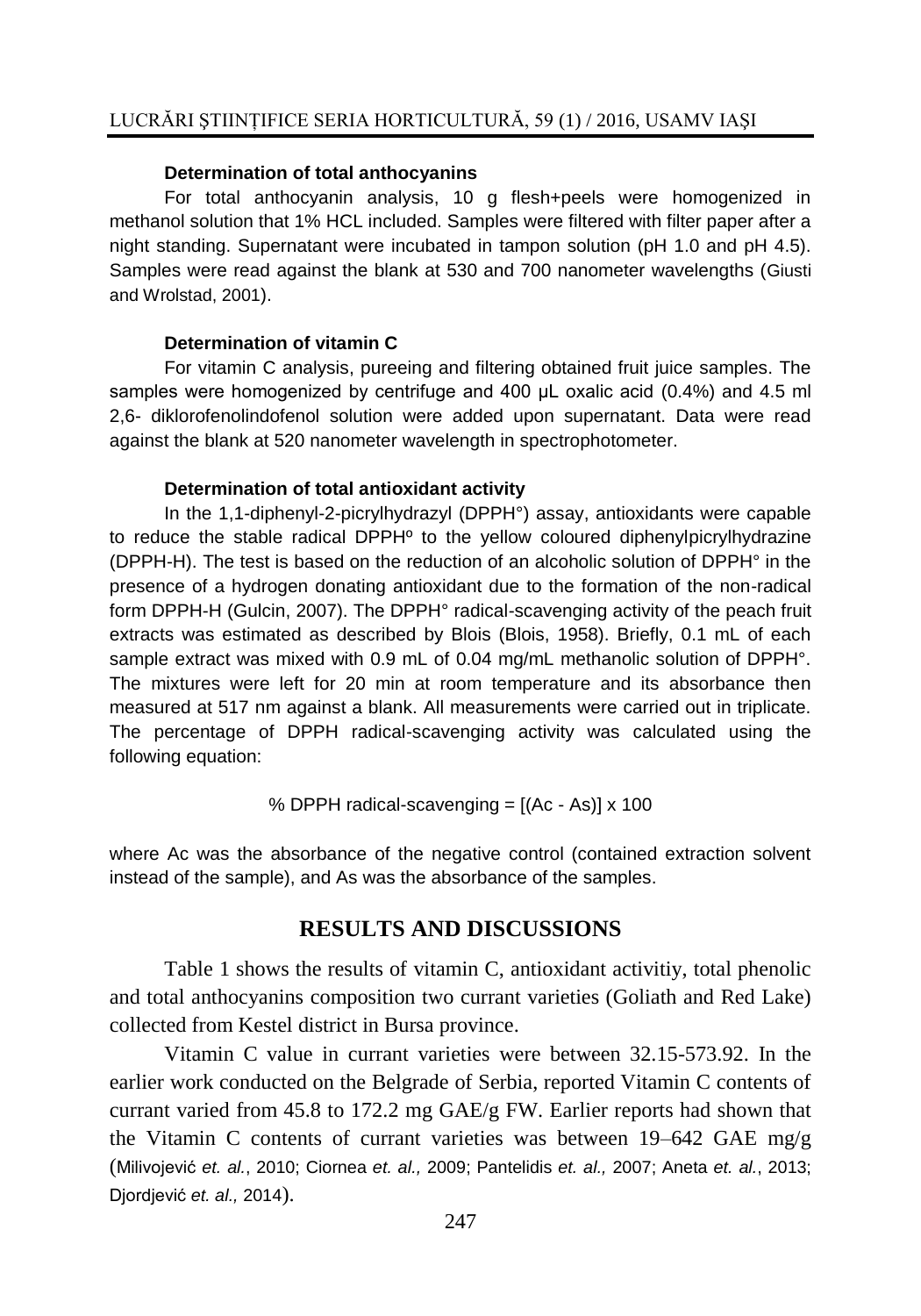#### *Table 1.*

| Vitamin C, antioxidant activitiy, total phenolic and total anthocyanins composition of |
|----------------------------------------------------------------------------------------|
| <b>currant Varieties</b>                                                               |

| <b>Genotypes</b> | Vitamin C<br>(mg/100ml) | Antioxidant<br><b>Activitiy</b><br>(DPPH) | Total Phenolic (µg<br>GAE/g FW) | <b>Total</b><br>Antocyanins (µg<br>siy-3-glk/g) |
|------------------|-------------------------|-------------------------------------------|---------------------------------|-------------------------------------------------|
| Red Lake         | $32.15 \pm 1.24$        | $5.24 \pm 0.41$                           | $6.43 \pm 0.53$                 | $71.26 \pm 1.13$                                |
| Goliath          | 573.92 $\pm$<br>0.98    | $56.43 \pm 0.67$                          | $18.22 \pm 0.84$                | $318.87 \pm 4.27$                               |

The antioxidant activity of currant varieties were 5,24 to 56,43 μM TE/g fw (DPPH assay). According to earlier reports, DPPH content in currant varieties were 12.67-73.55 (Aneta *et. al.,* 2013; Mikulic Petkovsek *et. al.,* 2012; Villano *et. al.,* 2007). In this study total phenolic value in currant varieties were between 6.43- 18.22. Total phenolic varied 110-430 (Stewart, 2005). The other study total phenolic varied 6.38-13.33 (Bordonaba and Terry, 2008). Total antocyanins value were between 71.26-318.87. Total antocyanins of different currant cultivars in UK and Italy ranged from 3.49 to 216.3 (Bordonaba and Terry, 2008; Benvenuti *et. al.*, 2004).

## **CONCLUSIONS**

The present study showed that genotype Goliath appeared as higher physico-chemical characteristic.In conclusion, the results clearly indicate the difference between the cultivars used grown in the same way. Antioxidant activity also varies among the different cultivars of currant, and this is a reflection of the phytochemical differences between cultivars. Currant have high vitamin C, total phenolic, and antioxidant capacity in fruit. It is known, positive effect on human health of these substances.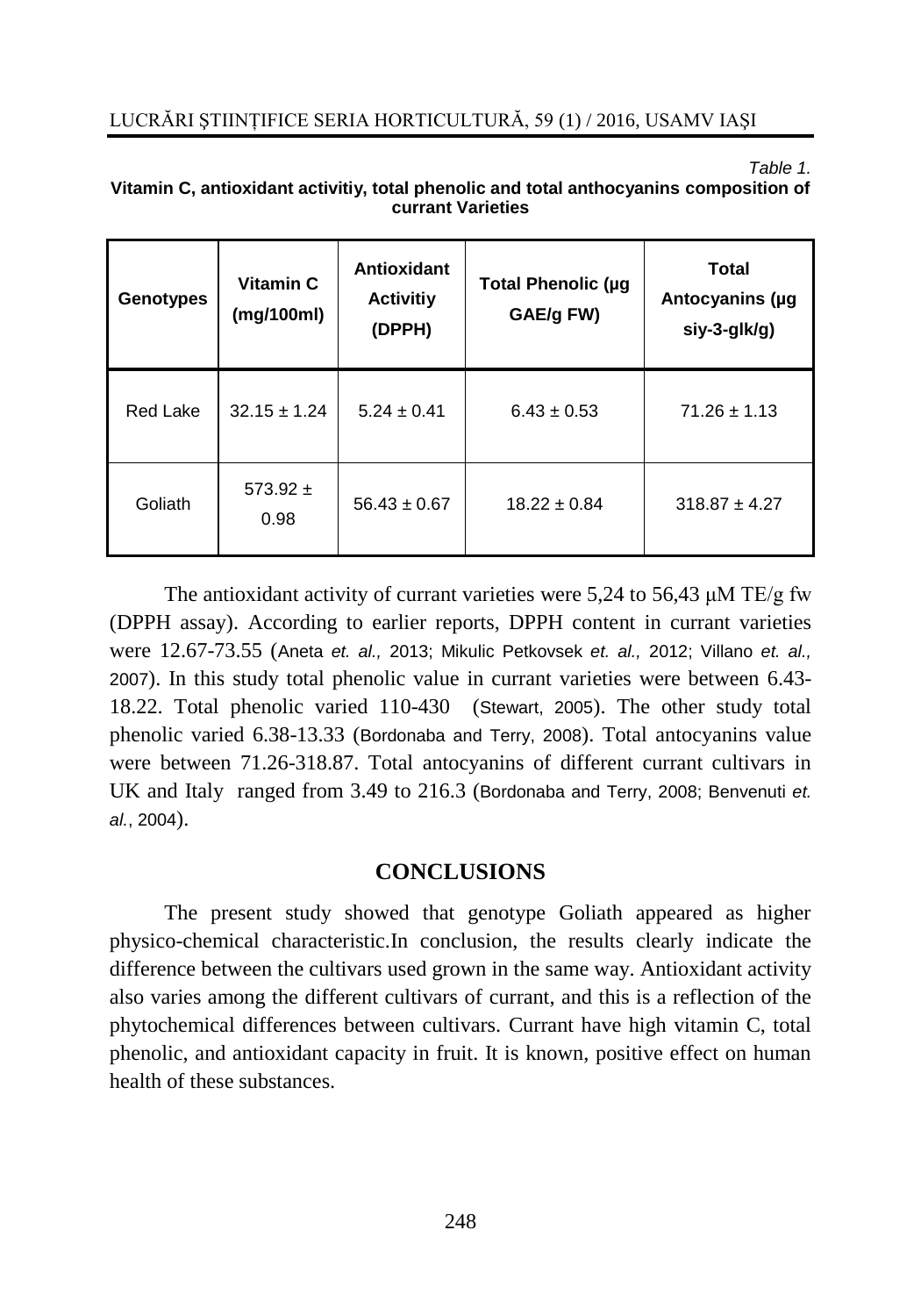## LUCRĂRI ŞTIINŢIFICE SERIA HORTICULTURĂ, 59 (1) / 2016, USAMV IAŞI **REFERENCES**

- **1. Aneta W., Jan O., Magdalena M., Joanna W, 2013 -** *Phenolic profile, antioxidant and antiproliferative activity of black and red currants (Ribes spp.) from organic and conventional cultivation.* International Journal of Food Science & Technology, 48(4), 715-726.
- **2. Benvenuti S., Pellati F., Melegari M., Bertelli D., 2004 -** *Polyphenols, Anthocyanins, Ascorbic Acid, and Radical Scavenging Activity of Rubus, Ribes, and Aronia.*  Journal of Food Science, 69, C164–C169.
- **3. Brennan R. M.. 1996 -** *Currants and Gooseberries. Chapter 3 pp. 191-295 in:J. Janick*  and J. N. Moore (eds.) Fruit Breeding, Vol. II Vine and Small Fruit Crops. John Wiley & Sons. Inc. N.Y.
- **4. Bordonaba J. G., Terry L. A., 2008 -** *Biochemical profiling and chemometric analysis of seventeen UK-grown black currant cultivars.* Journal of Agricultural and Food Chemistry, 56(16), 7422-7430.
- **5. Ciorenea E., Dumitru G., Cojocaru S. I., Cojocaru D., Oniciuc M. V., 2009 -** *A biochemical study on the Vaccinium myrtillus, Ribes rubrum and Ribes nigrum fruits from the spontaneous flora.* Analele Stiintifice ale Universității "Alexandru Ioan Cuza", Sectiunea Genetică și Biologie Moleculară, TOM X: 81-88.
- **6. Cronquist A., 1981 -** *An integrated system of classification of flowering plants:*  Columbia University Press.
- **7. Djordjević B., Rakonjac V., Akšić M. F., Šavikin K., Vulić T., 2014 -** *Pomological and biochemical characterization of European currant berry (Ribes sp.) cultivars.* Scientia Horticulturae, 165, 156-162.
- **8. Giusti M.M., Wrolstad R.E., 2001 -** *Anthocyanins characterization and measurement with UV visible spectroscopy.* In R. E. Wrolstad (Ed.), current protocols in food analytical chemistry. Willey, New York.
- **9. Gulcin I., 2007 -** *Comparison of in vitro antioxidant and antiradical activities of L-tyrosine and L-Dopa,* Amino acids, 32: 431-438.
- **10. Hederick U. P., 1925 -** *The small fruits of New York. New York state.* J. B. Lyon Co. Albany, N. Y.
- **11. Hummer K. E., Barney D. L., 2002 -** *Currants.* HortTechnology, 12(3), 377–387*.*
- **12. Hummer K., Dale, A., 2010 -** *Horticulture of Ribes.* Forest Pathology, 40, 251-263.
- **13. Milivojević J., Bogdanović-Pristov J., Maksimović V., 2010 -** *Phenolic compounds and vitamin C as sources of antioxidant activity in black currant fruit (Ribes nigrum L.).* Acta Agriculturae Serbica, 15(29), 3-10.
- **14. Mikulic Petkovsek M., Schmitzer V., Slatnar A., Stampar F., Veberic R., 2012 -** *Composition of sugars, organic acids, and total phenolics in 25 wild or cultivated berry species.* Journal of food science, 77(10), C1064-C1070*.*
- **15. Pantelidis G. E., Vasilakakis M., Manganaris G. A., Diamantidis G., 2007 -** *Antioxidant Capacity, Phenol, Anthocyanin and Ascorbic Acid Contents in Raspberries, Blackberries, Red Currants, Gooseberries and Cornelian Cherries.*  Food chemistry, 102, 777-783.
- **16. Pluta S., Zurawicz E., Pruski K., 2012 -** *Suitability of fruits of selected blackcurrant (Ribes nigrum L.) cultivars for fresh market.* Journal of Berry Research, 2, 23-31.